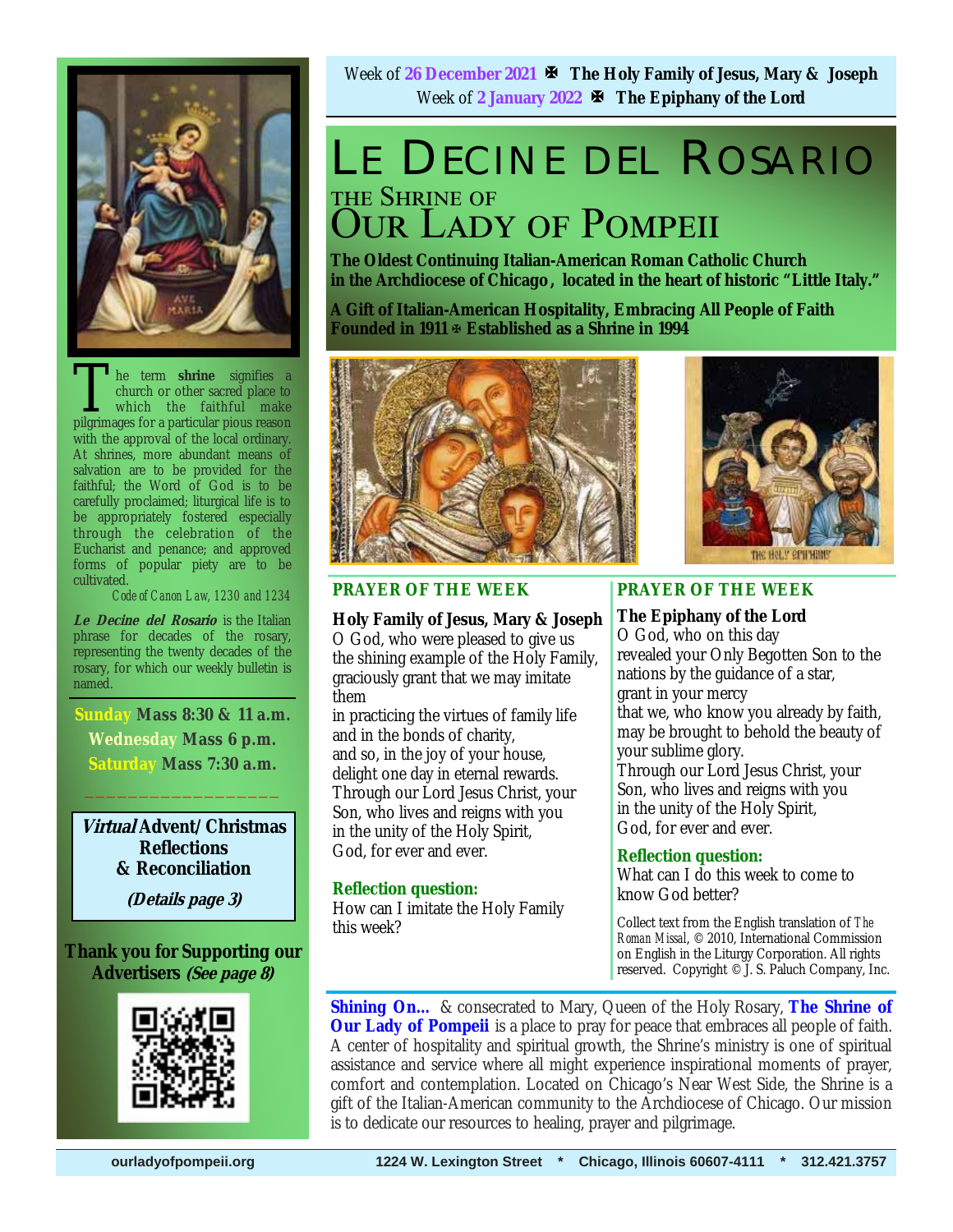### A P l a c e t o P r a y f o r P e a c e… *where your heart always has a home!*

### **READINGS FOR DECEMBER 26:** International Commission on English in the Liturgy Corporation. All rights reserved

**First Reading** - Hannah gives her son Samuel back to the LORD, leaving him in the temple at Shiloh: "As long as he lives, he shall be dedicated to the LORD" (1 Samuel 1:20-22, 24-28).

**Psalm** - Blessed are they who dwell in your house, O Lord (Psalm 84).

### **READINGS FOR THE WEEK OF DECEMBER 26:**

| <b>Monday:</b>          | <b>Tuesday:</b>           | <b>Wednesday:</b>        |
|-------------------------|---------------------------|--------------------------|
| 1 Jn 1:1-4; Ps $97:1$ - | $1 \text{ Jn}$ 1:5 - 2:2: | $1 \text{ Jn } 2:3-11$ ; |
| $2, 5-6, 11-12;$        | Ps $124:2-5$ , $7b-8$ ;   | $Ps$ 96:1-3, 5b-6:       |
| Jn 20:1a, 2-8           | Mt 2:13-18                | Lk 2:22-35               |

### **READINGS FOR JANUARY 2:**

**First Reading** - Rise up in splendor, Jerusalem! The LORD shines upon you and the glory of the Lord appears over you (Isaiah 60:1-6).

**Psalm** - Lord, every nation on earth will adore you (Psalm 72).

### **READINGS FOR THE WEEK OF JANUARY 2:**

| <b>Monday:</b>               | <b>Tuesday:</b>  | <b>Wednesday:</b> |
|------------------------------|------------------|-------------------|
| $1 \text{ Jn } 3:22 - 4:6$ ; | $1$ Jn 4:7-10;   | $1$ Jn 4:11-18;   |
| Ps 2:7bc-8, 10-12a;          | $Ps 72:1-4, 7-8$ | Ps 72:1-2, 10,    |
| Mt 4:12-17, 23-25            | Mk 6:34-44       | $12 - 13$ :       |
|                              |                  | Mk 6:45-52        |

### **MASS IN REMEMBRANCE FOR DECEMBER 26:**

Philip Bartolotta Gilda & Tommy Bartuch Diana Bifero Francesca Perillo Camelo Romana & Angelo Caputo Phyllis Marnell Coleman Deceased members of the Colosimo family Giancarlo, Carmella, Ron & Judith Ann Consalvo Suzanne Dalesandro Oscar O. D'Angelo

Marie Davino Theresa Davis Carmie (Shoes) De Laurentis Teresa "Teri" De Carlo Sam & Vince Desio Joseph & Theresa Di Buono Salvatore & Marie Di Buono Toni & Jimmy Di Fiore Nello, Marilyn & Salvatore Ferrara Donald F. Flynn Carmen Gallo

**Second Reading** - We are children of God when we believe in the name of God's Son, Jesus Christ, and love one another just as he commanded us (1 Jn 3:1-2, 21-24)

The English translation of the Psalm Responses from the *Lectionary for Mass* © 1969, 1981, 1997,

**Gospel** - Joseph and Mary find the lost Jesus in the temple in the midst of the teachers, listening to them and asking questions (Luke 2:41-52).

**Thursday:**  1 Jn 2:12-17; Ps 96:7-10; Lk 2:36-40

**Friday:**  1 Jn 2:18-21; Ps 96:1-2, 11-13; Jn 1:1-18

**Saturday:**  Nm 6:22-27; Ps 67:2-3, 5, 6, 8; Gal 4:4-7; Lk 2:16-21

**Second Reading** - The mystery has been made known that the Gentiles are coheirs, copartners in the promise in Christ Jesus through the gospel (Ephesians 3:2-3a, 5-6).

**Gospel** - Magi from the east arrived, saying, "Where is the newborn king of the Jews?" (Matthew 2:1-12).

| <b>Thursday:</b>   | <b>Friday:</b>                                             | <b>Saturday:</b>       |
|--------------------|------------------------------------------------------------|------------------------|
| $1$ Jn 4:19 - 5:4; | $1 \text{ Jn } 5:5-13$ ;                                   | $1$ Jn 5:14-21;        |
|                    | Ps 72:1-2, 14, 15bc, Ps 147:12-15, 19-20; Ps 149:1-6a, 9b; |                        |
| 17:                | Lk $5:12-16$                                               | $Jn \frac{3:22-30}{5}$ |
| Lk 4:14-22a        |                                                            |                        |

Vincent Gemino Angela Grespan Sam, Rose & Clara Guardino Mike Johannsen Clara Laino Anthony & Antonette "Babe" Lanzito Norma Liture Midge & Patsy Mancini Cynthia Marano Jeanine Navigato Mr. & Mrs. Jack Panico

Angel & Amalia Alpasan Felicia Armogida Sucato Philip J. Bartolotta Anthony & Zelma Bonamigo

Ernesto Ponticiello Joseph Presendo Provenzano Family Frank Rappa Bernard & Dorcas Roman Laura Roman Rudolph "Rudy" Tarantino Jimmy Tavolino Jr. Donald, Frances & Michael Jesse Van Camp Chris Wehking

Vito & Maria Guarino Rumbolo Family Salvatore Sucato Kelly Sullivan

and the contract of the

**Christmas Flower Offering Envelopes… In memory** or **in honor** 

living and deceased...

of loved ones,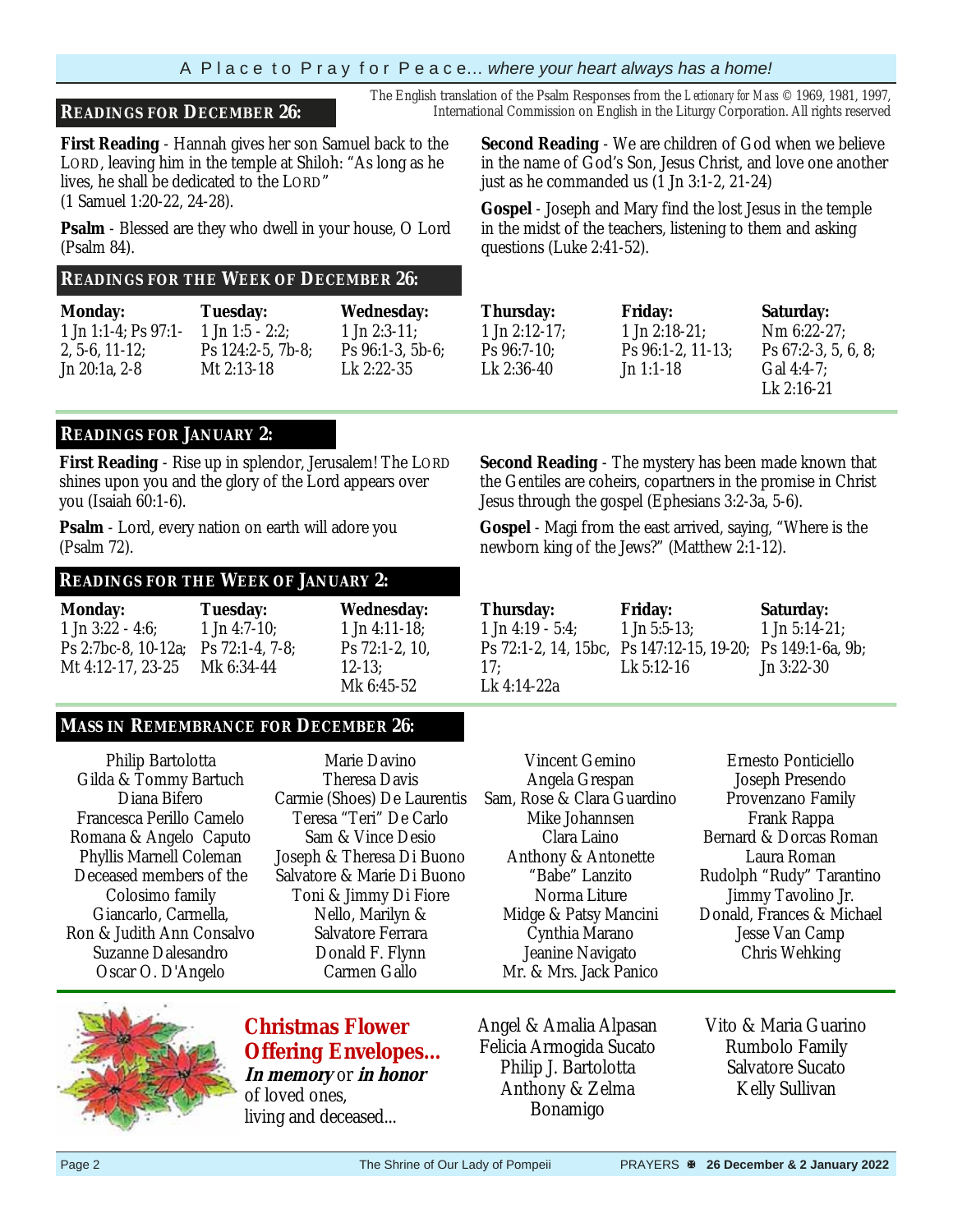### **PRAYERFUL INTENTIONS FOR DECEMBER 26:**

Special Intentions of Baroud Family Esther Bartolatta Peachie Basile Rachel Bishop Debbi Brunetti Eleanore Camardo Ann Canada Capitanini Family/ Italian Village Capuano Family Mrs. Linda Caputo Carlina Castilla Giovanni Cesario Rosemary Chachula & Family Bea Cunningham Barry Dalesandro Michael D'Alexander

Mary Jo Davidson Georgianna De Mory Gail De Mory & Family Yvonne De Mory & Family Roger De Vito Annamarie Di Buono Di Nunzio & Melone Families Fr. Dan Fallon Anthony, Lucy & Josephine Fiore Fr. Mike Gabriel Joan Galullo Carol Gancer Colleen Grant Craig Grant Eileen Knight Cathy La Rocco

Denna Laing Carl Liture Niece of Molly & Leonard Lobo Anita Lopez Paul Lutton Grace Macaluso Marco Zoe Mendez Ken Mercury Amber Miller Andy Montano Carmella Morris Sam Mosillami Mary Murray Mase & Laverne Narcissi Patricia Newmann Albertina Novotny

Phyllis Reda Angela Rinaldi Denise Rodriguez John Savino Barbara Schifler Nancy Screiber Jeannine Valentino Renée Van Camp Leonarda Vaniglia Jamie & Nicholas Vayda Tango Vera Marie & Jerry Wattenberg & Family Alice Weiner Cpt. David Weir Souls in Purgatory

**PLEASE NOTE: Names submitted for PRAYERFUL INTENTIONS** will remain listed for 4 weeks (2 issues). Please contact the office to submit your request. Thank you!

### **Sunday, January 2, 2022:**

**Feast of the Epiphany** 8:30 and 11 a.m. Eucharistic Liturgies The 11 a.m. Liturgy includes our traditional **La Befana Children's Pilgrimage** 

ALL are welcome!

**Contact Carl** 312.421.3757 or carl@ourladyofpompeii.org

**The Shrine of Our Lady of Pompeii**, together with **Our Lady of Mt. Carmel Church**, present

> Join us for the Final Installment of **"Musing on Music: Reflections on the Hymns of Advent and Christmas" AVirtual Event**

 Amid the isolation of a lingering pandemic arises an opportunity for a sacred time to meditate on the promise of Emmanuel, "God with us." Journey with us, virtually, as we complete our exploration of four classical hymns of Advent and Christmas, creatively interpreted in the writing of Fr. Richard Fragomeni.



 Together let us seize the opportunity to awaken from our slumber and with eyes of faith, see in the darkness around us the birthplace of the Light, the Christ, to whom all the music of the heavens is eternally directed.

**January 8** – **Catharine M. Lentz**  on **"O Little Town of Bethlehem"** Catharine M. Lentz, JD, MA is the Director of Adult Faith Formation and RCIA at Our Lady of Mount Carmel Church in Darien, IL. She has a Masters in Liturgical Studies from Catholic Theological Union and a Juris Doctor from the University of Chicago Law School.

 **Join us Saturday morning from 10:30 a.m. to 12:00 p.m.** A reminder with the link sent the day before this session.

 **Daybreaks: Daily Reflections for Advent and Christmas** by Fr. Richard N. Fragomeni, PhD, the book from which our pilgrimage draws its inspiration, are still available for you to pick up at either **The Shrine of Our Lady of Pompeii** (Chicago) or **Our Lady of Mt. Carmel** (Darien) for a **\$5 suggested freewill donation.** You may also **purchase it online** or at **www.ourldyofpompeii.org.**  *Daybreaks* is a prayerful resource that can be used for each and every Advent and Christmas season but it is **not required** to participate in this virtual event.

 If you have any questions or need more information, contact **Carl Wachsmann: 312.421.3757, x315 or carl@ourladyofpompeii.org**; **Cathy Lentz: catharine.lentz@ourladyofmtcarmel.org 630-852-3303.**

**Freewill donations** will be gratefully received.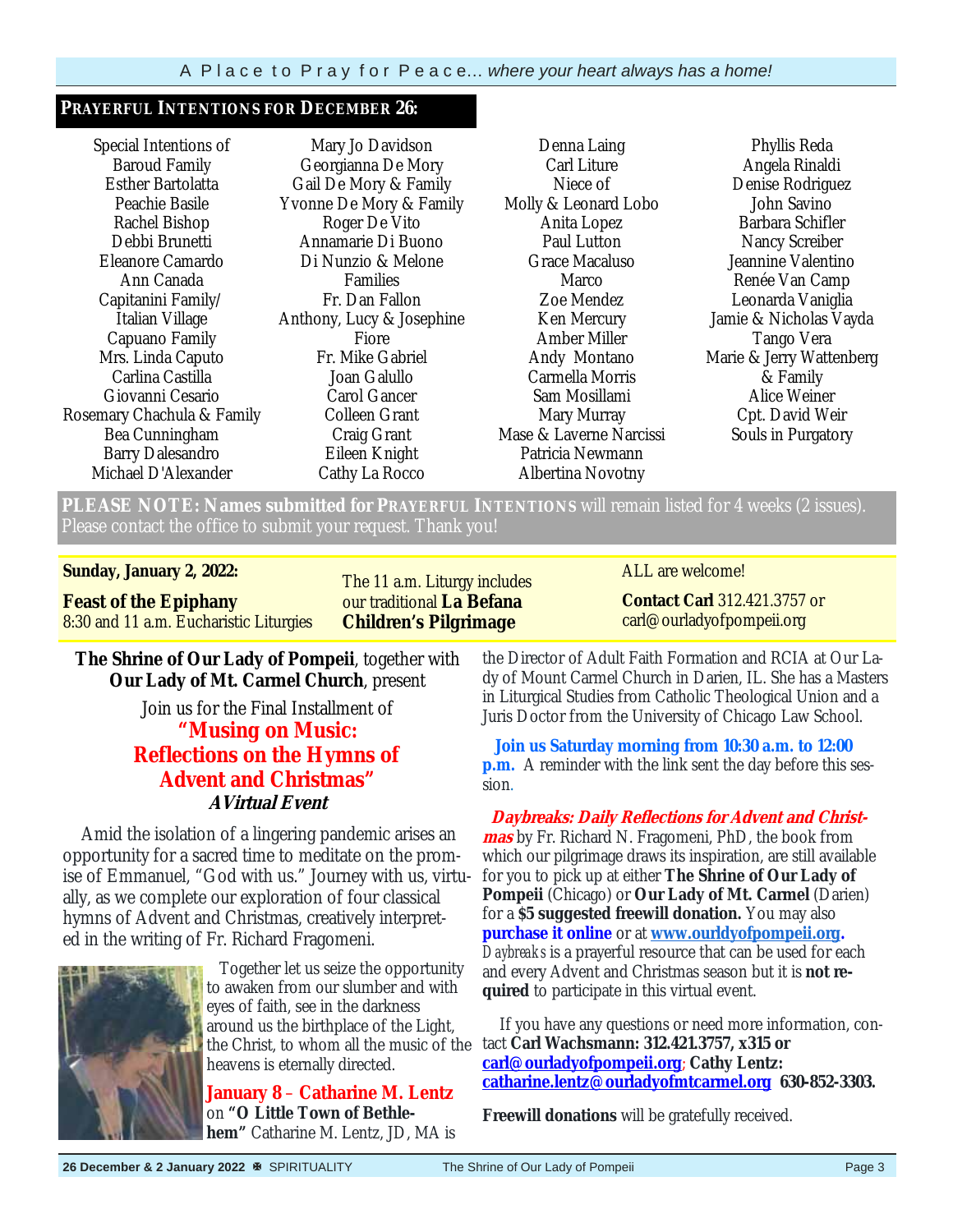**PERPETUAL LIGHT SOCIETY SOCIETY** Salvatore & Marie Society Joseph & Tomasina Hugh William Consider joining the **Perpetual Light Society** Ignacio Ambubuyog  $\overline{\phantom{a}}$  John & Lena Arpino  $\overline{\phantom{a}}$  Anthony & Margaret **donation of the S100.000, you can be a 100.000 model of the interval one is seen in the interval one is a 100.000 model on the interval one is**  $\overline{D}$  **is Fiore bered for a vehicle** for a state of the state of the theorem is a state of the state of the state of the state of the state of the state of the state of the state of the state of the state of the state of the state of the **Bulletin Bulletin Sunday Sunday Sunday Sunday Sunday 1988**<br> **Example Sunday Sunday Sunday Sunday Sunday Sunday Sunday Sunday Sunday Sunday Sunday Sunday Sunday Sunday Sunday Sunday Sunday Sunday Sunday Sunday Sunday Sunda** Call the Shrine for details **312.421.3757.**  Louis & William Biegler 1. The contract of the christmas Calabria **Flower Offering Calabria** Family **or** *in the Calabria* Family **of Love Calabria** Family **of Love Later Calabria** Family **of Love Later Calabria** Family **of Love Later Calabria** T cemma Candreva Mello & Marilyn Ferrara Mary Parenti Comma Gemma Candreva (\$5 Minimum donation.) The church or visit website above (\$5 Minimum donation.) The Comma Candreva (\$5 Minimum donation.) The Second Value of the The no dealer on the charge of the altar will place will place your love of the altar starting of the altar starting<br>Francesca Perillo Camelo Frank Trotting **Christmas Eventuary 2, the Christmas Sunday, Sunday, Sunday, Sunday, Sunday, Sunday, Sunday, Sunday, Sunday, 2, t<br>
Paul Capuano <b>The Fiore Family** Rose Periziani Agatha Tunzi  $\overline{R}$  Vittoria Cesario  $\overline{R}$  Alex & Mary Fosco **2. Celestino & Saletta Chiordi** intentional of Cambino intentional conductions with the same special intention<br>Tom Priley intentional intentional intentional intentional intentional intentional intentional community of Robert S. Clementic Less was exampled by Friday, and Memorials received by Transferred by Transferred by Transferred by Transferred by Transferred by Transferred by Transferred by Transferred by Transferred by Transferred  $\blacksquare$  Phyllis Coleman Vivian C of the "Prayers" Intercept Intercept Intercept Intercept Intercept Intercept Intercept Intercept Intercept Intercept Intercept Intercept Intercept Intercept Intercept Intercept Intercept Intercept Intercept Intercept Inter mately 5 to 7 Magdalena Concepcion and Garramone Family make your donation and offer your intention. \$5 minimum donation per candle. **3. Memorial Gifts Concetta Cullen Issued Gifts** *Joanne* **Cone, living a love of a love of a love of a love of a love of a love of a love of a love of a love of a love o Example 3** Joseph J. Dalesandro **5.** January 2, 2022, 11 a.m. Mass - Giovanna D'Arrigo **The Electron Control Control Control Control Control Control Control Control Control Control Control Control Control Control Control Control Control Control Control Control Control Control Control Control Control Control** Robert Anthony Davino<br>
Robert Anthony Davino *the Old Neighborhood* **De Laurentis**<br> **Computer** Some *Mines* Doct Mary Namilies Mary 2021 tax deadlines via website in Oscar O. D'Angelo  $\mathcal{L}_{\text{aux}}$  box  $\mathcal{L}_{\text{aux}}$  box  $\mathcal{L}_{\text{aux}}$ *All Deceased Members from All the Deceased Members of the Pompeii Auxiliary*  Isabelle Albanese Richard Albanese Gilda Bartuch James V. Battaglia & Family Antonio Bifero Anna & Bruno Bracco Vito Brunetti Camelia Bufalino Italia Nella Calabria Italo & Isabella Calabria Calabria Family Argondizzo Cesario Family Robert J. Colosimo Theresa Confessore Paul Corso Suzanne Dalesandro Dalesandro & Inedino Danza & Messina Family Marie Davino

**For its Shoes** Carmen "Shoes" sed Members of **"Domatic table of the table of the table of the table of the table of the table of the table of**<br>if Auxiliary **I** Joseph & Theresa De Laurentis Sam & Vince Desio Di Buono Salvatore & Marie Di Buono Rose Di Buono Alesia Anthony & Margaret Di Fiore Di Fiore James Di Fiore Di Lorenzo Family Dominic Di Frisco Autilia Di Nunzio Anthony M. Discepolo, Sr. La Verne Dondlinger Claudette Emme Jill Epsteen Jill Ann Epsteen Nicole M. Falbo Nello & Marilyn Ferrara Salvatore Ferrara The Fiore Family Alex & Mary Fosco Mary Aragosa Fragomeni Joseph Gambino Lucien Gambino Vivian Gambino Garramone Family Vincent Gemino Jonathan Gouoitis Joanne Grant Richard Grieco Clara Guardino Sam & Rose Guardino Mary Impasto Peter B. Impasto Tony Izzi Walter & Stella Jagielnik Anna Marie Jenero Dr. Julio Jimenez Clara Laino Dominic "Lee" Laino

Louis & Josephine Laino Raso Family<br>Rafael L. J. amasan **Bullishetta Basna Anthony & Antonette** Saverio L. Raspa "Babe" Lanzito Marchetta Louis Reda <u>Claudette Effinie</u><br> **Mancy Panico**<br> **Wancy Panico** Ang Leonard Laino Rafael L. Lamasan Lanzito & Family Alba LoVerde Wright Edith Luciani Kenneth M. Maslak Annette Mategrano Dave Mc Carty Ted P. Milos Terry Milos Vincenzzo Morici Mosillami Family Nocerino Family Marie Palello Diane Panico Nick & Filomena Panico Louis Panico, Jr. Mary Parenti Rose Periziani Samuel "Blackie" Pesoli Eleanor & Guy Poderino Tom Priley Leonard Rago Balthasar & Sarafina Rappa

**2022** Leonard Laino<br> **2023** Superior Rappa **Collection Environment** Collection Environment Collection Environment Collection Collection Collection Collection Collection Collection Collection Collection Collection Collecti Raso Family Elisabetta Raspa Saverio L. Raspa Louis Reda Hugh William Ridgeford Rinella & Capone Families Louis Roberts Theresa Roberts Ben & Dorcas Roman Lawrence & Angie Rosone Joseph Russo Lena & Louis Scannicchio Joseph Scarpaci St. Elena Society Members James & Phyllis Stafford Jennie Mae & Edward Strama Tancredi Family Angela & Rudy Tarantino James Tavolino, Jr. Marie Tebbano Tom & Irene Tobin Frank Trotti Agatha Tunzi Renato Turano Donald & Frances Van Camp John Van Weir Bernadette Worobey

| Vincent Gemino         |                                                       |                                                               |
|------------------------|-------------------------------------------------------|---------------------------------------------------------------|
| Jonathan Gouoitis      | THE SHRINE OF OUR                                     | SANTUARIO DELLA BEATA<br><b>VERGINE DI POMPEI</b>             |
| Joanne Grant           | LADY OF POMPEII                                       |                                                               |
| Angela & Mario Grespan | 1224 WEST LEXINGTON STREET<br>CHICAGO, ILLINOIS 60607 | V: 312.421.3757 FAX: 312.421.3756<br>WWW.OURLADYOFPOMPEII.ORG |
| <b>Richard Grieco</b>  |                                                       |                                                               |
| Clara Guardino         | Name:                                                 |                                                               |
| Sam & Rose Guardino    | Address:                                              | Donation: S                                                   |
| Mary Impasto           | City, State, Zip:                                     |                                                               |
| Peter B. Impasto       | Email:                                                | Phone:                                                        |
|                        |                                                       |                                                               |

 $\mathbf{u}$  in  $\mathbf{v}$  box above, or  $\mathbf{u}$ Extraction **Contact Sunday Contact Contact Properties**<br>
ero **will be distributed starting Sunday, Dec. 19** <sup>1</sup> **after the Masses** or call 312.421.3757 to  $\frac{1}{2}$  have them picked up or mailed. We are so **2022 Sunday Collection Envelopes**  grateful for your ongoing support!

**Save the Date - St. Joseph Table returns, March 20th!**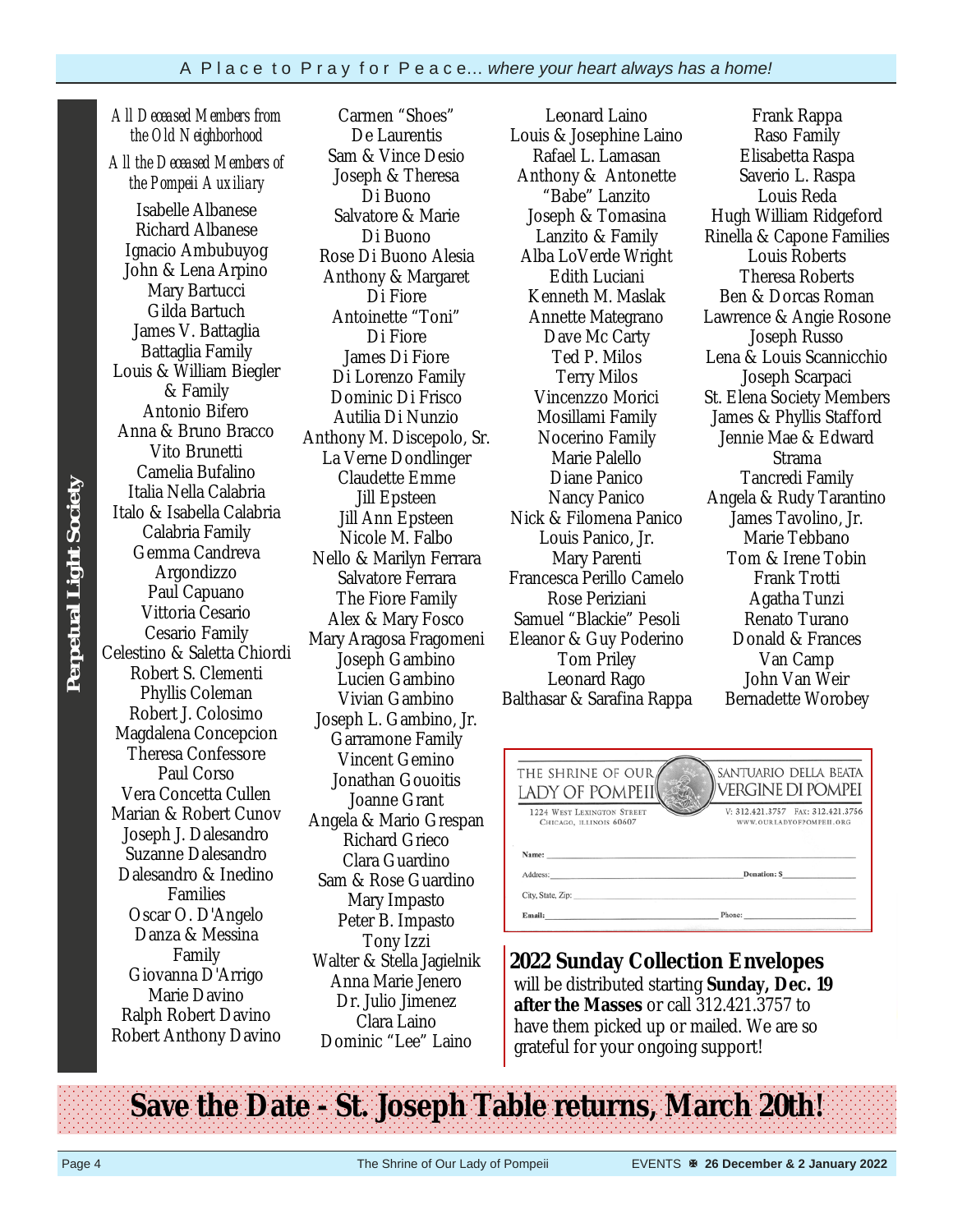### **Christmas 2021**



**Buon Natale!** Where has the year gone?

Dear Friends,

It is wonderful to reach out to you about this special season at the Shrine -Christmas.

your information,  $\alpha$  $Cn$ ristma sacred space, and the gathering of families and friends for our special Masses. All of these things, and more, add up to the incredible blessings we have during Christmas.

We understand that many of you may not want to come to Mass because of the pandemic and you can still share in our unique traditions. Please kn Christmas Masses will be live and livestreamed on the Shrine's YouTube channel. Check our website – www.ourladyofpompeii.org – for details.

Christmas at the Shrine is a gift - a gift that we share. We are truly blessed to have been able to keep our doors open for more than 27 years! The only way we have been able to maintain our ministry is through the generosity of friends like you. We know that during this time of year, many charitable organizations are tugging at your heart. I humbly ask you to help the Shrine touch more hearts and open its doors wider, not only to our Italian-American community, but to all who long for a place of peace, comfort, and the familial love we share with others.

Your support keeps our historic building and ministries moving forward and our Shrine... Shining On.

May the joy and songs of Christmas be in your heart and the twinkling lights and Infant Lord and Savior shine on you and give you hope.

And may we all share this special Christmas time together with family and friends.

With the blessings of Christ and Our Mother, Mary,

#### Rev. Richard N. Fragomeni, PhD Rector

PS: Please use the enclosed remit card for your special intentions, so that we may remember them in our Masses on Christmas and into the New Year of Our Lord. You may also visit our website: www.ourladyofpompeii.org to donate online and find specifics regarding Mass times for the holiday season. I thank you in advance for your faith and support.

**PSS:** Your support in the past has made it possible for the Shrine, founded in the Italian tradition and culture, to continue its mission as a center of hospitality, evangelization and spiritual growth both in person and virtually. Thank you for the generosity of your heart.

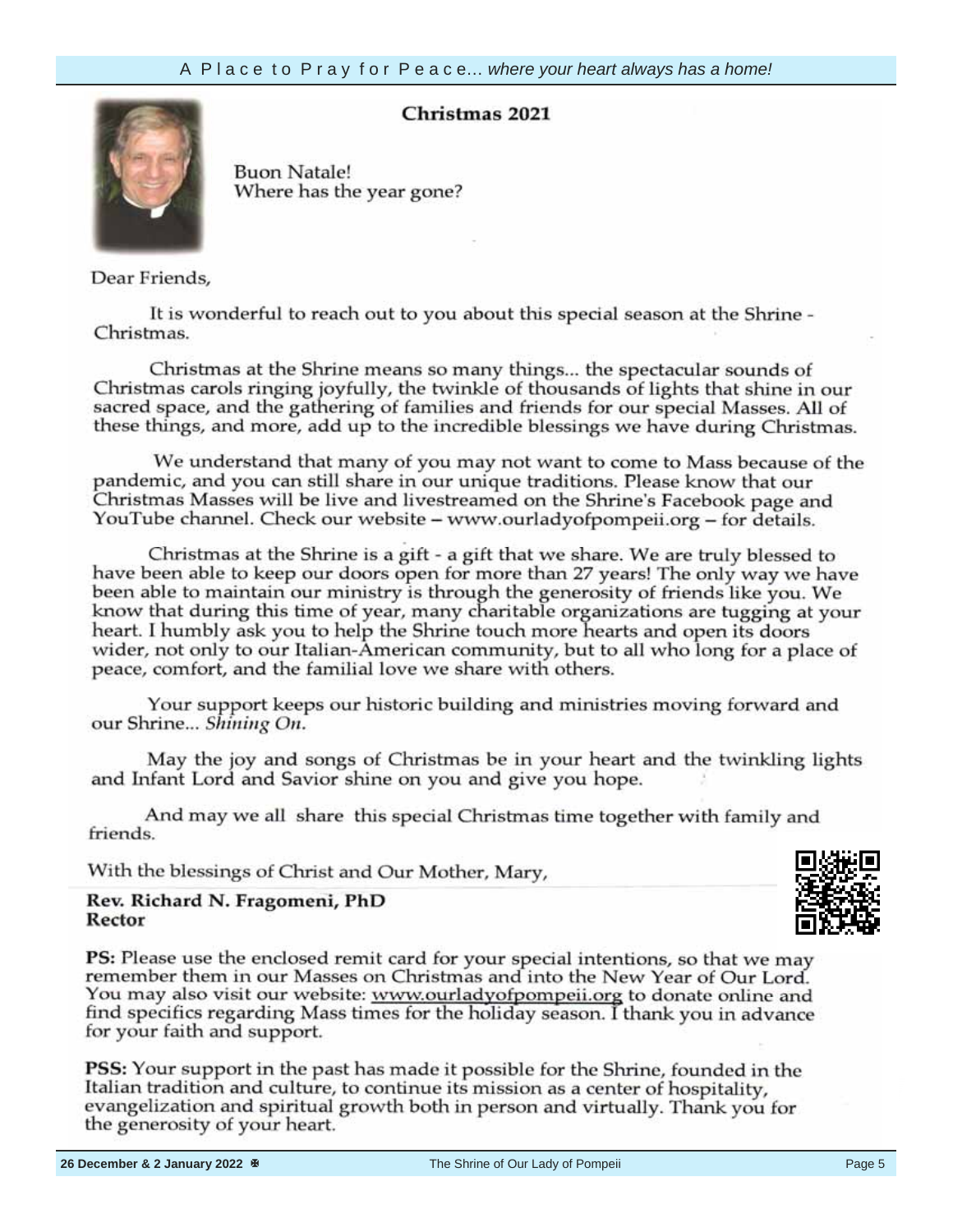**The Holy Family of Jesus, Mary & Joseph December 26, 2021**

**The Epiphany of the Lord January 2, 2022**

Beloved, we are God's children now; what we shall be has not yet been revealed. *~ 1 John 3:2a*

Rise up in splendor, Jerusalem! Your light has come, the glory of the Lord shines upon you. *~ Isaiah 60:1*



**Has your Contact Information (Address, Email, Phone) Changed?**

Please let us know! **312.421.3757**  or **mps@ourladyofpompeii.org**.

## **JOIN UP at the SHRINE Shrine Auxiliary Meeting, February 6 10:00 a.m.**

We look forward to seeing our **Beloved Regulars** & welcoming **New Men & Women**  who would like to check us out!



## **SHOPPING…**

Perhaps **you shop via Amazon…** did you know you can **support the Shrine**  as an Amazon Smile Charity at **no cost to you?** 

**Use Link below to participate,** share with family, friends and coworkers. We can benefit thru your purchases **24/7/365!**

https://smile.amazon.com/ch/36-2170896



### **Feeding God's "Holy Family" Sundays: January 9 & February 13 Here are just a few ideas...**

*(Please check food expiration dates)* 

### **SHOPPING LIST**

Low sugar cereal, regular cereal, Low salt & regular canned vegetables, Canned soup, Crackers (Saltines, wheat, etc), Rice, Pasta, Pasta sauce, Canned tomatoes, Canned tomato paste, Canned fruit, Boxed instant potatoes, Macaroni & Cheese, Canned Chicken, Turkey, Tuna, Juice (small cans or individual boxes), Chocolate, Hard candy (sugar free & reg),

Oatmeal (instant & regular), Pudding, Apple Sauce, Chunky or Creamy peanut butter, Fruit Cocktail, Jello, cookies, trail mix, chips, nuts, or granola bars.

**Thank You!**



## Shrine Logistics:

**DAILY MASS:** around the corner at **Our Lady of the Holy Family**, 1335 W. Harrison St., Chicago. 312.243.7400.

**OLHFParish@archchicago.org** for weekly schedule and updates.

**DAILY MASS & CONFESSION TIMES: St. John Paul II Newman Center at UIC,** 700 S. Morgan Street, Chicago, 312.226.1880. **Mass Times:** Su 11 a.m; M - F: 12:05 p.m.; **Confessions:** By Appointment: **JP2NEWMAN@GMAIL.COM**

**WASHROOMS** next door, downstairs in Shrine Hall.

**PLEASE REMEMBER The Shrine of Our Lady of Pompeii**  in your **will**. Contact **Mary Beth Howard 312.421.3757, ext. 319** or mbhoward@ourladyofpompeii.org. **Thank you!**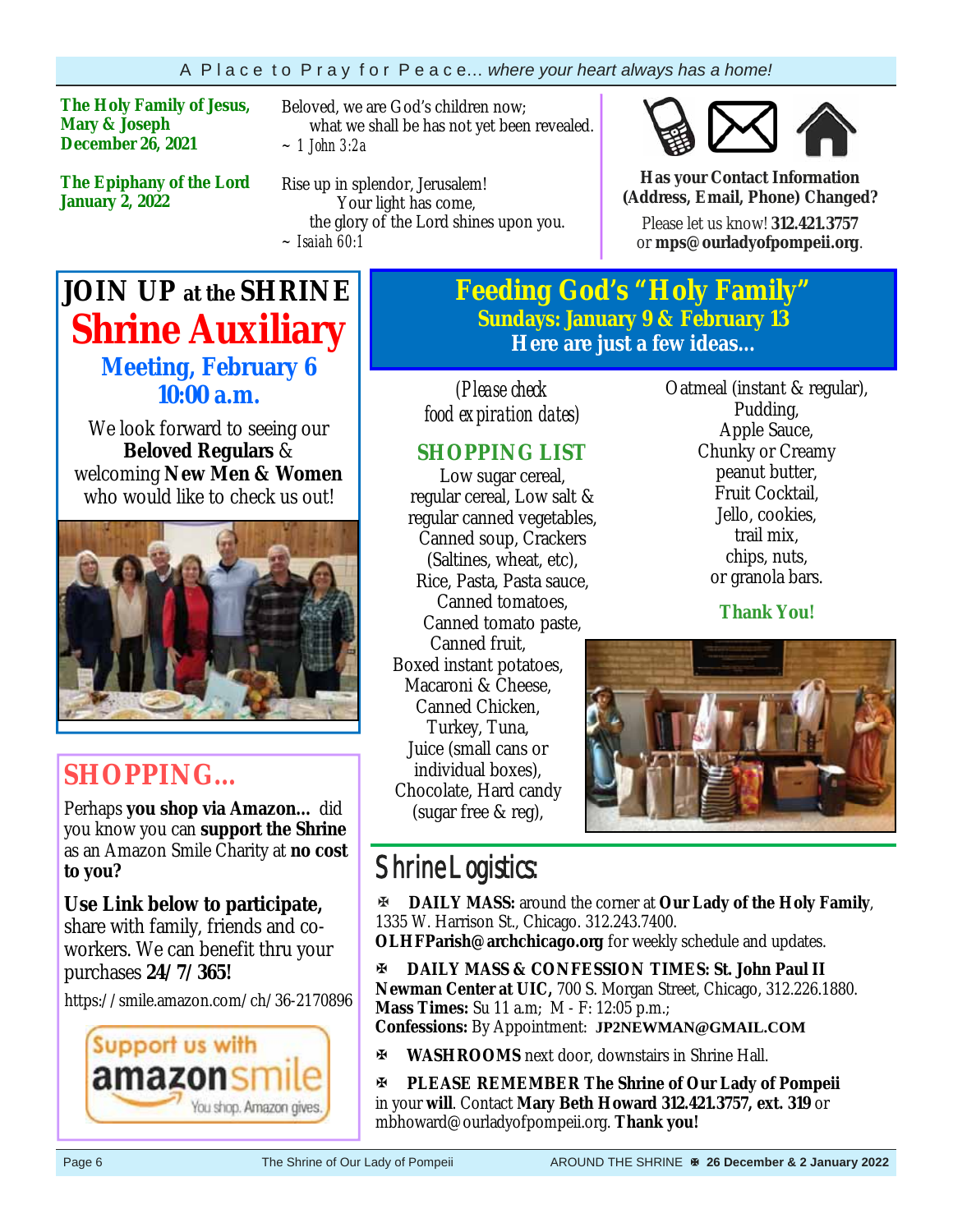# **Shrine Directory** Schedule of Services,

### **Weekday Masses:**

 6:00 p.m. **Wednesday evenings** 7:30 a.m. **Saturday mornings**

**Sunday Eucharistic Liturgies:** 8:30 a.m. & 11 a.m.

**Padre Pio Prayer Cenacle** 6 p.m. **1st & 3rd Wed.** of month

**Anointing of the Sick:**  temporarily suspended due to Covid.

### **Shrine Auxiliary: February Meeting TBA**

**Join Us,** 10 a.m. in the Shrine Hall, **shrineauxiliary@gmail.com** 

## Shrine Staff:

**Rev. Richard N. Fragomeni**, **PhD**  Rector ext. 317

### **Mary Beth Howard**

Business Manager ext. 319 mbhoward@ourladyofpompeii.org

**Marcia Piemonte** ext. 310 Director of Development/Special Events mlp@ourladyofpompeii.org **Programs and Groups**

**OLP Alumni & Friends:**  Join us!! **gracedv@aol.com Volunteers always welcome** at the Shrine, call **312.421.3757.**  Join us!!

**Shrine LITURGICAL MINISTRY VOLUNTEER** Forms are located on tables at the back of the church.



**Director of Pilgrimage Ministry** ext. 312

### **Colleen Grant**

Communications Coordinator ext. 306 cgrant@ourladyofpompeii.org

**J. Carl Wachsmann, M.A.** ext. 315 Pastoral Associate carl@ourladyofpompeii.org

**Archives/Sacramental Records** ext. 303 records@ourladyofpompeii.org

## Schedule of Presiders through Sunday, January 9, 2022:

| 6:00 p.m.<br>❖<br>$7:30$ a.m.<br>❖<br>8:30 & 11:00 a.m.<br>❖<br>❖<br>$6:00$ p.m.<br>$7:30$ a.m.<br>❖<br>8:30 & 11:00 a.m.<br>❖ | Wednesday, December 29:<br>Saturday, January 1, 2022:<br>Sunday, January 2, 2022:<br>Wednesday, January 5:<br>Saturday, January 8:<br>Sunday, January 9: | Fragomeni<br>Fragomeni<br>Fragomeni<br>Tverdek<br>Tverdek<br>Groark |
|--------------------------------------------------------------------------------------------------------------------------------|----------------------------------------------------------------------------------------------------------------------------------------------------------|---------------------------------------------------------------------|
| Executive/Financial<br>Council:                                                                                                | John Calfa<br>Velda Davino<br>Tracey Di Buono<br>Lissa Druss, Cav. OSRI<br>Mario Leggero                                                                 | Andrew Lisowski<br>Tomasina Perry<br>Brian Roman<br>Dave Van Camp   |
| <b>Commissions:</b><br><b>Engagement:</b><br>Cindy Conrath<br>Daniel Conrath                                                   | Lissa E. Druss, Cav. OSRI<br>Marcia Piemonte<br>Jaclyn Puccini<br><b>Jim Puccini</b><br>Joyce Puccini                                                    | Liturgical:<br>Dan Overstreet<br>Josephine Rizzo<br>Carl Wachsmann  |

## Stewardship Report

### **FINANCIAL REPORT FISCAL YEAR (2021-2022)**

| <b>YTD</b> December 12, 2021             |     |       |
|------------------------------------------|-----|-------|
| Operating Collection Budgeted \$ 80,000  |     |       |
| Operating Collection Received \$ 84,227* |     |       |
| <b>YTD Difference</b>                    | S - | 4.227 |
|                                          |     |       |

| $\bullet$ | <b>Source of Support</b> |          |
|-----------|--------------------------|----------|
|           | <b>Masses</b>            | \$60,837 |
|           | Give Central             | \$23.390 |

### **To Donate** your **Sunday Offering Online:**

 $\overline{\phantom{a}}$  ,  $\overline{\phantom{a}}$  ,  $\overline{\phantom{a}}$  ,  $\overline{\phantom{a}}$  ,  $\overline{\phantom{a}}$  ,  $\overline{\phantom{a}}$  ,  $\overline{\phantom{a}}$  ,  $\overline{\phantom{a}}$  ,  $\overline{\phantom{a}}$  ,  $\overline{\phantom{a}}$  ,  $\overline{\phantom{a}}$  ,  $\overline{\phantom{a}}$  ,  $\overline{\phantom{a}}$  ,  $\overline{\phantom{a}}$  ,  $\overline{\phantom{a}}$  ,  $\overline{\phantom{a}}$ 

**\*** go to **www.GiveCentral.org,**

Shrine of Our Lady of Pompeii *or* 

**\* TEXT "Sunday"** to **312.553.0753 for ELECTRONIC GIVING** \_\_\_\_\_\_\_\_\_\_\_\_\_\_\_\_\_\_\_\_\_\_\_\_\_\_\_\_\_\_\_\_\_

**THANK YOU** for your thoughtful generosity & ALL you do to keep us going! \_\_\_\_\_\_\_\_\_\_\_\_\_\_\_\_\_\_\_\_\_\_\_\_\_\_\_\_\_\_\_\_\_

### **The Shrine** is **not subsidized** by the **Archdiocese of Chicago** and **relies solely on your continued generosity.**

We know that you cannot always worship with us. Your *Sunday Giving* underwrites every annual operating expense and we appreciate your kindness in this regard.

### **SAINTS & SPECIAL OBSERVANCES**

### **Week of December 26:**

| <b>Monday:</b>                  | St. John, Apostle & Evangelist |
|---------------------------------|--------------------------------|
| <b>Tuesday:</b>                 | The Holy Innocents             |
| <b>Wednesday:</b>               | 5th Day within the Octave      |
|                                 | of the Nativity of the Lord;   |
|                                 | St. Thomas Becket              |
| Thursday:                       | 6th Day within Octave;         |
| <b>Friday:</b>                  | 7th Day within Octave:         |
|                                 | St. Sylvester I;               |
| Saturday:                       | The Octave of the Nativity     |
|                                 | of the Lord:                   |
|                                 | Mary, Holy Mother of God;      |
|                                 | World Day, Prayer for Peace;   |
|                                 | First Saturday                 |
| <b>Week of January 2, 2022:</b> |                                |
| Sunday:                         | <b>National Migration Week</b> |
| Monday:                         | Most Holy Name of Jesus        |
| <b>Tuesday:</b>                 | St. Elizabeth Ann Seton        |
| <b>Wednesday:</b>               | St. John Neumann               |
| Thursday:                       | St. André Bessette             |
| Friday:                         | St. Raymond of Penyafort;      |
|                                 | First Friday                   |